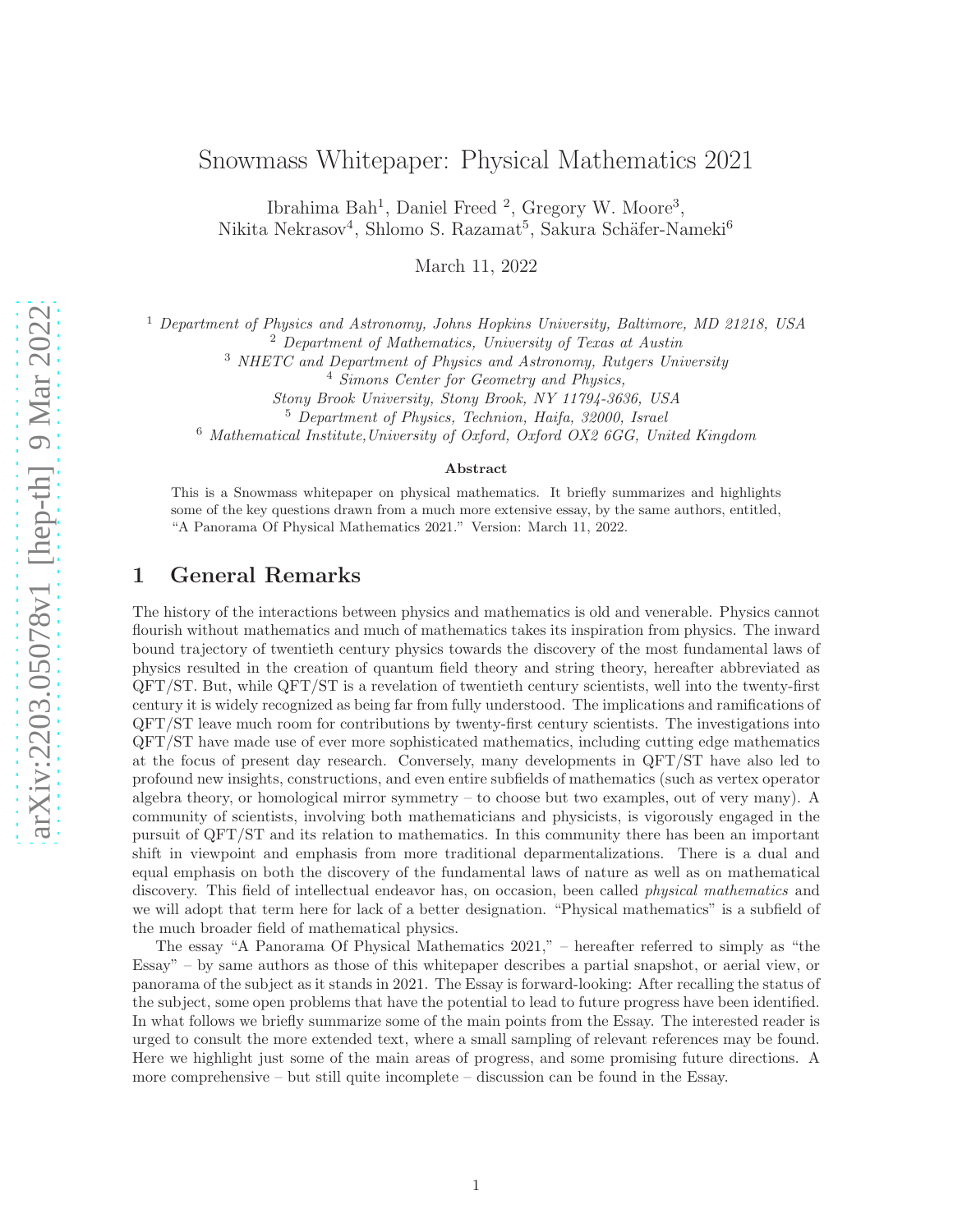## 2 Foundational Aspects of QFT

#### 2.1 Overview

Quantum Field Theory (QFT) is the most successful tool in existence for describing the fundamental laws of nature. The success - in both high energy physics and in condensed matter theory - has been nothing short of spectacular, leading to some of the most precise, experimentally verified, predictions in all of science. It would appear that not only is the Book of Nature written in the language of mathematics, but that the dialect is that of Quantum Field Theory. Nevertheless, the vast array of phenomena QFT describes is nowhere close to being fully fathomed. Moreover, from a mathematical viewpoint, even giving a fully satisfying definition of what a QFT is remains open.

Some classes of quantum field theories can be investigated with full rigor. These include topological quantum field theories (TQFTs), for which there is now a well-developed mathematical theory. Nevertheless, even some important and standard quantum field theories that are generally regarded as TQFTs, namely, those of "cohomological type," often do not fit the rigid mathematical framework proposed by mathematicians.  $\frac{1}{1}$  $\frac{1}{1}$  $\frac{1}{1}$  Yet the cohomological type TQFT's often lead to some of the most interesting mathematical applications including the discovery of new invariants of 3- and 4-dimensional manifolds and new viewpoints and methods in the Geometric Langlands Program.

Another important set of examples of quantum field theory are the two-dimensional conformal field theories. At least in the case of two-dimensional rational conformal field theories, these are mathematically completely rigorous, thanks to the well-developed mathematics of vertex operator algebras and the representation theory of loop groups.

Looking beyond the above examples, there are relatively new mathematical axiom systems for Wickrotated quantum field theories on Riemannian manifolds, roughly corresponding to the Heisenberg and Schrödinger pictures. Much remains to be done to develop these ideas and connect to physical theories of interest. One crucial aspect of QFT, that mathematicians have yet to come to grips with in a fully satisfactory way, is that many QFTs have infinitely many degrees of freedom. Related to this, as has been clear from the very beginnings of the subject in the 1930's, is the need to deal with apparent infinities that arise in computations.

Other important QFTs, often those connected to self-dual theories, are not satisfactorily defined even by the standards of textbook QFT. Again, these theories are often bound up with some of the most interesting new developments. These developments include algebraic structures generalizing the theory of vertex operator algebras, new categorical structures, connections to the geometry of moduli spaces of general (anti-)self-dual gauge/Higgs fields, Hitchin systems, hyperkähler and quaternionic kähler geometry, remarkable aspects of integrable systems, deeper insights into  $-$  and generalizations of – exact WKB theory, and more. Many of these developments are connected with the formulation and discovery of exact results that hold even in the context of difficult, strongly coupled, interacting theories. Often supersymmetry is involved, and often the results involve quantities such as BPS states, that preserve some of the supersymmetry.

The full extent of the possibilities offered by quantum field theories is mind-boggling. Naturally, one wishes to impose some order on the apparent chaos, and understand the laws that govern the possible laws of nature. Ultimately one would like to understand something like the "space of quantum field theories." We are a long way from doing that, but some interesting progress on this difficult topic is being made. Some of the issues regarding classification of the kinds of theories that have been at the heart of physical mathematics are addressed in the Essay. Given the depth of the mathematics involved in TQFT and two-dimensional rational conformal field theory we have every reason to expect that a full understanding of QFT will lead to novel and profound mathematical structures.

#### 2.2 Recent Progress And Future Directions

What Is A QFT? As we have noted, one of the most pressing challenges is to understand what, precisely, is the definition of a QFT. No universally applicable systematic or axiomatic definition exists. Then, one would like to understand what properties QFTs can have. For example, what is a suitably general notion of a symmetry of a QFT? Furthermore, we would like to be able to do explicit

<span id="page-1-0"></span><sup>&</sup>lt;sup>1</sup>A TQFT is said to be of *cohomological type* if it is a subsector of a metric-dependent QFT defined by taking invariants with respect to an odd nilpotent symmetry. These are to be distinguished from theories such as Chern-Simons theories, where the classical action is metric-independent.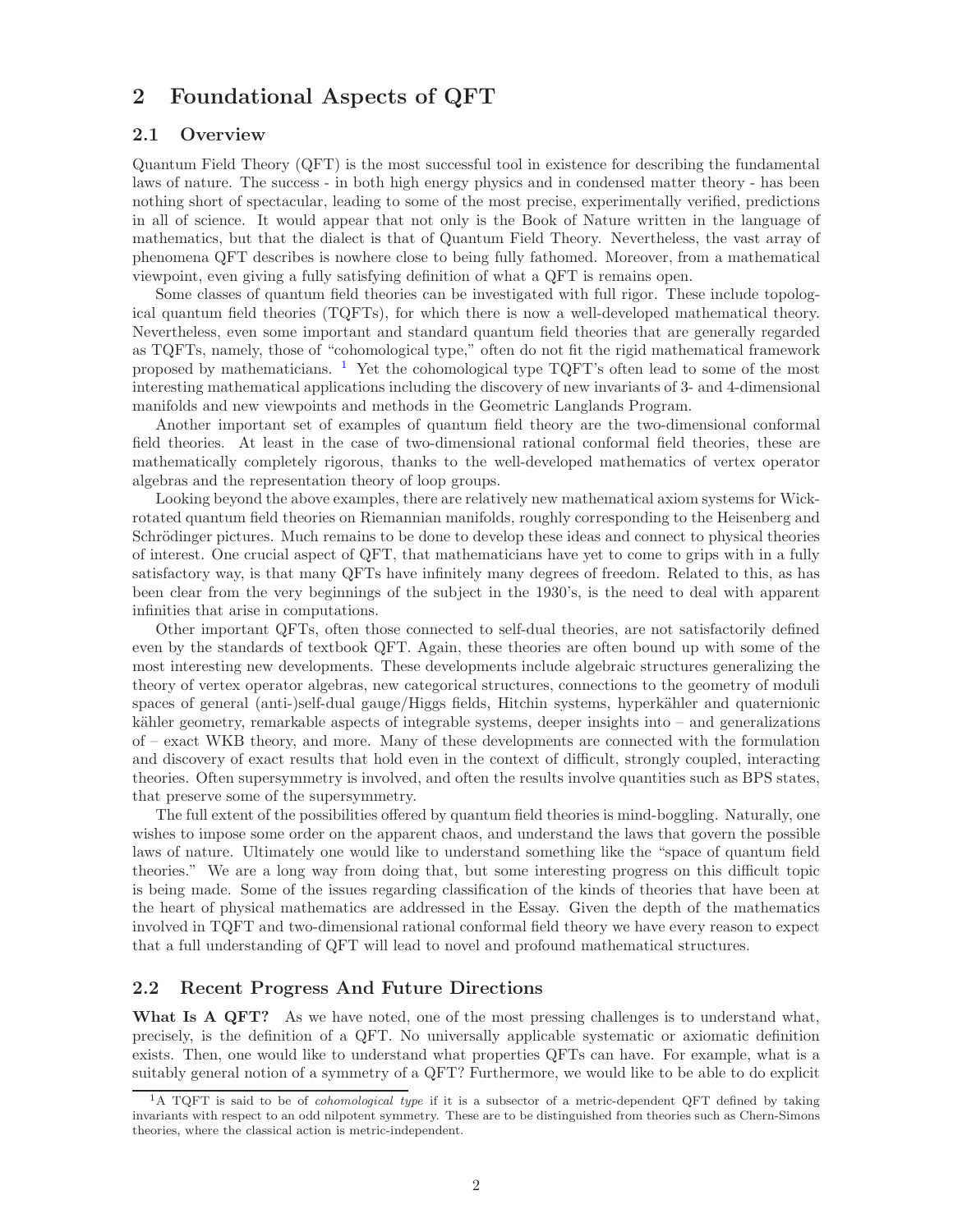computations of the spectrum of physically relevant operators and of correlation functions and partition functions, including in the presence of boundaries and defects. Moreover, the connection with string theory has shown that traditional textbook views of what constitutes a QFT vastly underestimated the collection of QFTs which are expected to exist. The geometric approach, discussed later on, will provide some hints about how one might develop a classification program in tandem with string theory.

Topological Quantum Field Theory. As noted above, the most mathematically developed QFT's are the topological quantum field theories (TQFTs). In recent years there has been a vigorous development of this topic, and mathematicians have extended these ideas in very sophisticated ways. There are deep applications to disparate problems in topology, symplectic geometry, higher algebra, geometric representation theory, number theory, and beyond. Although the subject has matured, there remain many important open questions. For example, the study of defects and boundary conditions has much future potential, as does the development of partially defined TQFT's. (An n-dimensional TQFT is said to be *fully extended* or *fully local* if  $(n - k)$  categories can be associated to all compact  $k$ -manifolds with corners. In the partially defined case this is only possible for a certain range of  $k$ . Some of the most important TQFT's are in fact only partially defined.)

TQFT's have many applications in QFT, string theory, and condensed matter theory. Motivated (in part) by these applications there has been recent progress in the theory of anomalies and the related classification of invertible field theories (including nontopological theories). Novel anomalies constrain the dynamics of QFT's, and the topological methods arising from the classification of invertible phases are being used in general QFT as well. Much remains to be done in these directions, and there are also many important classification questions which persist.

Algebraic Structures. The study of the operator product expansion in QFT has led to the discovery of many important algebraic structures. One of the most famous is vertex operator algebra theory, which can be traced to the operator product in two-dimensional conformal field theory. Applying techniques of topological, and holomorphic-topological twists to higher dimensional theories has led to many remarkable generalizations of vertex operator algebras. Another formalization of current interest is the entire subject of factorization algebras.

Generalizations Of Symmetries. Another important development of the past few years is an increasingly improved understanding of various generalizations of the notion of symmetry. One physical application of these generalizations has been a set of new insights into the phase structure of certain strongly coupled QFTs, together with new constraints on the IR dynamics of these theories. These applications make use of anomalies for these generalized symmetries. One generalization of global symmetries which is being intensively studied are the higher-form symmetries, where charged objects can be associated to positive dimension submanifolds of spacetime. The higher-form symmetries might not form a traditional group structure but rather might involve generalizations of groups known as "higher groups," or – even more generally – "categorical symmetries."

This multitude of generalized notions of symmetries are the subject of intense current scrutiny and are expected to play a fundamental role in future formulations of, and applications of, QFT. One notable application of higher-form symmetries has been to confinement in non-abelian Yang-Mills theory. Another, possibly related, fruitful direction of research continues to be the study of both ∞ structures and BV geometry. But the full scope of the physical implications of generalized symmetries remains to be seen, and promises to be far-reaching.

Integrability. There are several points of contact between QFTs and integrable systems. Starting with the integrable quantum field theories in  $1 + 1$  dimensions, a novel type of integrability emerges in the planar limit of  $4d \mathcal{N} = 4$  Super-Yang Mills theory. This connection led to a vast generalization of the types of integrable systems and techniques to solve them. Another point of contact with quantum integrable systems arises in the study of supersymmetric vacua of gauge theories with lower supersymmetry and in various spacetime dimensions. The search for a universal quantum algebra acting between these vacua might bring yet another generalization of the notion of symmetry in QFT.

More broadly, integrability and solvability can be used as a fundamental organizing theme for the study of all of physical mathematics, and this viewpoint suggests an astonishing number of new directions for research. Many of these are discussed in some detail in section 10 of the Essay.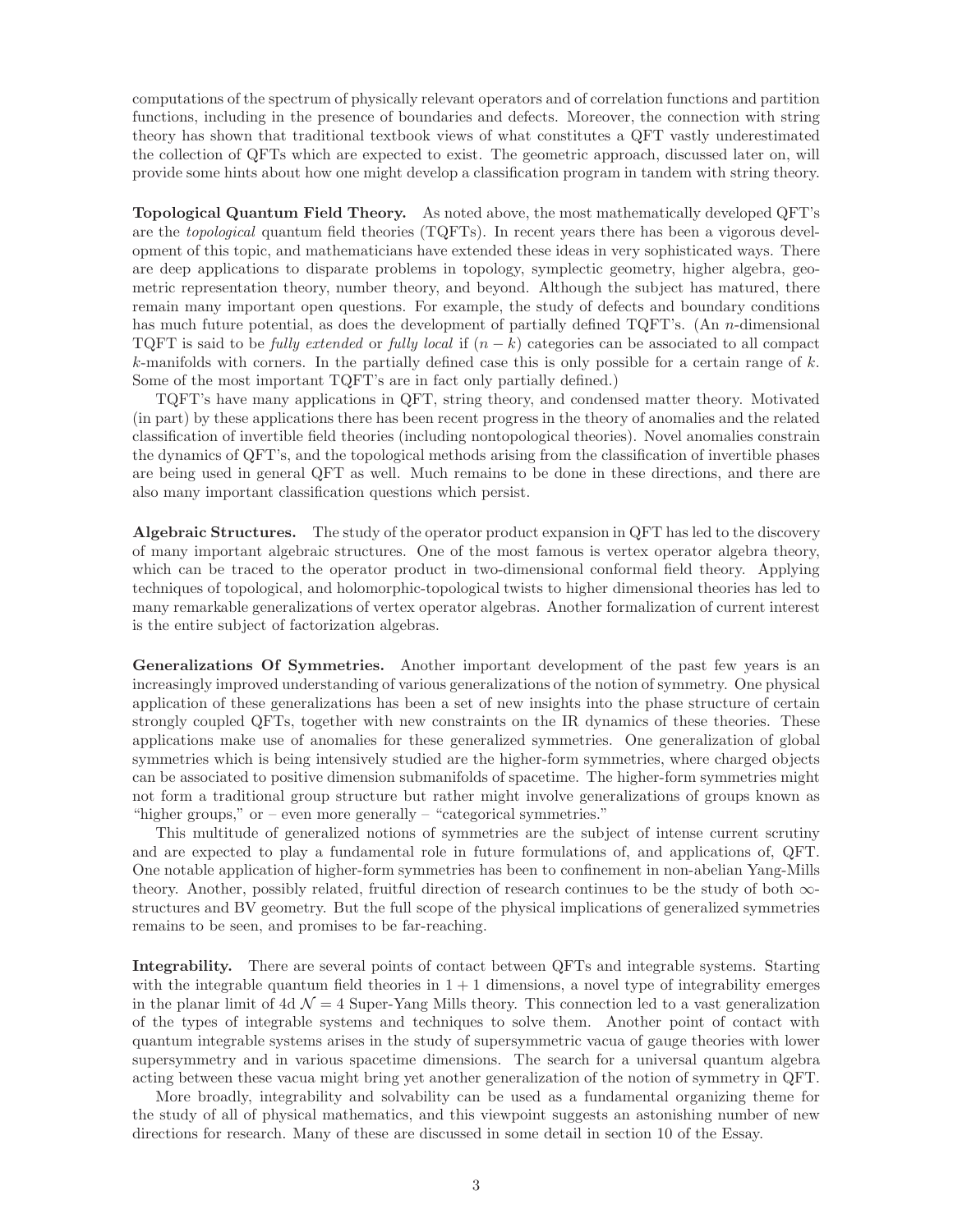# 3 Interactions Between Condensed Matter Physics, QFT, and Higher Mathematics

#### 3.1 Overview

An amazing aspect of physical mathematics is that, while much of the initial impetus was tied to string theory and high energy particle physics of the highest energies imaginable, some of the same mathematical structures turn out to be of use in questions involving condensed matter physics at the lowest energies imaginable. An old example of this is elementary homotopy theory. This turned out to be of use in discussions of solitons in QFT and that application inspired the use of homotopy theory in describing point, line, and surface defects in real materials. Conversely, mathematics used to describe crystals and crystallographic groups, and even quasicrystals, found useful applications in perturbative string compactifications such as toroidal compactifications and orbifolds thereof. In the past several decades there has been an explosion of interest in the condensed matter community in applications of topology to condensed matter physics. For example, the (fractional) quantum Hall effect has been an enduring source of amazing physical phenomena related to deep mathematical constructions involving Chern classes, Chern-Simons theory, lattice theory, and noncommutative geometry. Applications of modular tensor categories to the study of two dimensional conformal field theory led to applications to anyon physics, quantum computing, and quantum information theory.

#### 3.2 Recent Progress And Future Directions

A more recent example of applications of topological ideas in condensed matter physics is the study of topological insulators, topological superconductors, and Weyl semimetals. For example the classification of crystalline band structure insulators involves twisted equivariant K-theory, and nontrivial K-theoretic torsion invariants associated to topological insulators have led to striking experimental predictions, which have been dramatically confirmed in the laboratory. Relations between the topological invariants of an insulator with properties of its boundary modes, when it has a boundary, have been an important theme of research, but more needs to be done here. An interesting question for the future is whether other twistings of K-theory, or the related subject of "coarse geometry," will find a natural home in condensed matter theory.

The study of TQFT and its relation to bordism theory has proven to be of great use in the study of short-range entangled phases of matter and quantum information theory. Much remains to be done in this program of classifying phases of matter. Another fertile area for investigation is the detailed relation between topological phases associated to discrete models (such as lattice models) and continuum field theories (which are possibly topological). Recently fracton models have been under intense study since they pose some interesting challenges in this area. These fracton models raise interesting questions about relations of foliation theory to QFT.

While these topics constitute applications to condensed matter physics they should also be considered applications to mathematics, because the applications make use of very sophisticated mathematics and the questions inspired by the applications are in turn driving further developments in the relevant mathematics.

# 4 Low Dimensional Topology And Manifold Invariants

#### 4.1 Overview

Some of the most dramatic developments in physical mathematics have been connected to both differential geometry and low dimensional topology. Here we highlight some of the most important developments.

One of the most surprising and notable developments is the entire subject of (homological) mirror symmetry in the context of enumerative algebraic geometry and symplectic topology. This important area of mathematics has its roots in the computation of string worldsheet instanton effects in Calabi-Yau compactification of string theory. Another dramatic and important development is the relation between intersection theory on the moduli space of curves and matrix models. This development too has roots in physics. It came as a synthesis of ideas of topological field theory with the matrix model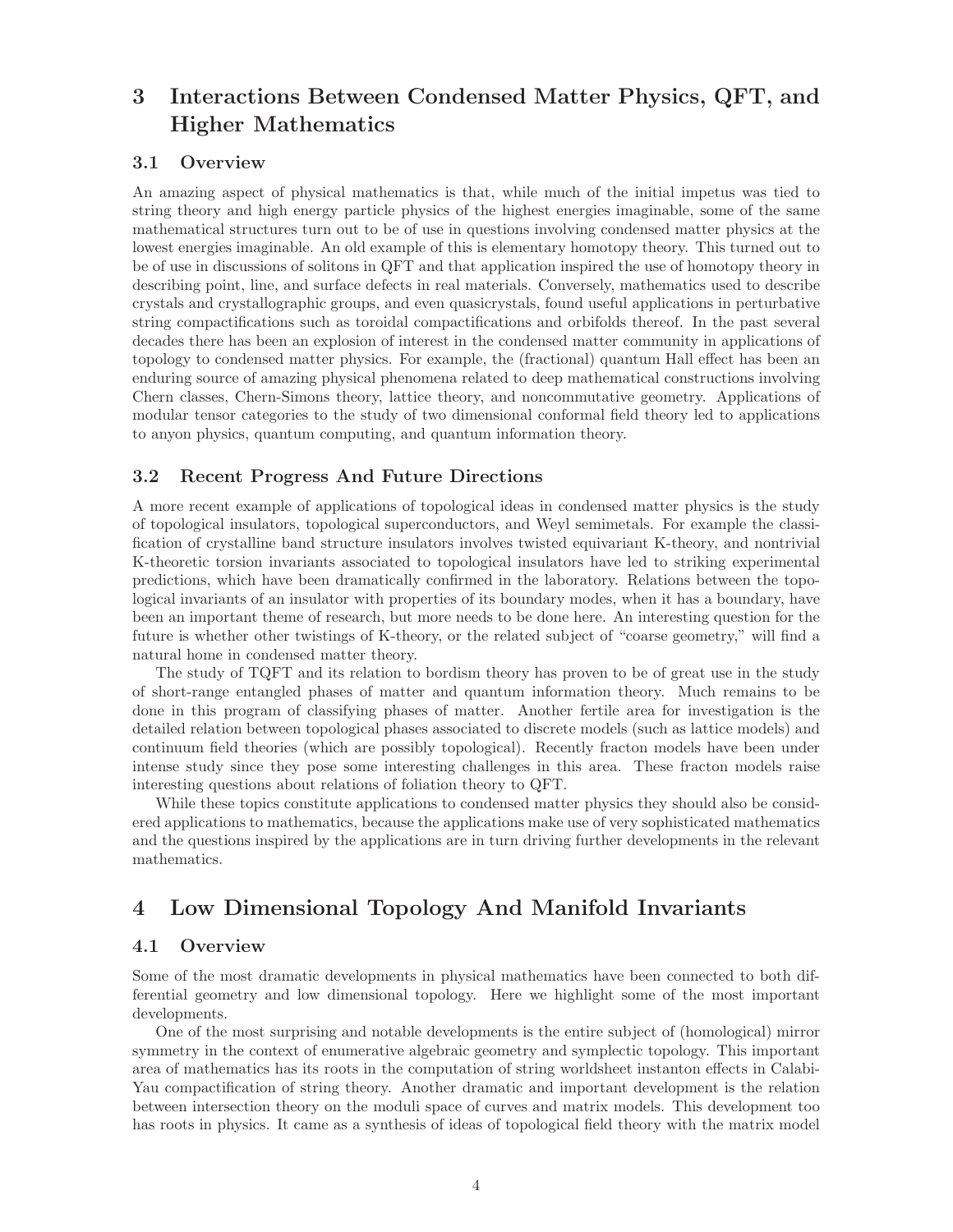formulations of two-dimensional quantum gravity. More recently, there have been numerous physicallyinspired generalizations of (homological) invariants of knots and links in three-manifolds, along with new invariants of three-manifolds. Finally, in one of the paradigmatic tales of the development of physical mathematics the physical insights of instantons in gauge theory together with topological field theory have led to dramatic developments in the understanding of the differential topology of four-manifolds.

Remarkable progress has been made in Thurston's geometrization conjecture (now a theorem) for three-manifolds. This progress has points of contact with string theory, the renormalization group flow of sigma models, and the use of functionals with monotonic behavior under the renormalization group.

Finally, the constructions of manifolds of special (including exceptional) holonomy, and the exploration of their moduli spaces of such structures, has seen dramatic progress, e.g. with concrete constructions of families of compact exceptional holonomy spaces.

#### 4.2 Recent Progress And Future Directions

All of the above subjects continue to be a source of new ideas and progress:

The relation of matrix models to intersection theory on moduli spaces has interesting relations to "geometric recursion" and "topological recursion," as well as to models of two-dimensional gravity. One would expect that there are analogs of these relations for super-Riemann surfaces. These are all topics of current research.

(Homological) mirror symmetry has been given rigorous proofs in special examples but remains conjectural in many cases. The full scope of the conjecture continues to be a source of research. The case of three-dimensional "mirror symmetry" is a very vigorous area of mathematical research. Via the connection with the Geometric Langlands Program there are many important connections to geometric representation theory.

Homological invariants of knots and links have remarkable connections to conformal field theories, Landau-Ginzburg theories, monopole moduli spaces, integrable models, noncompact Chern-Simons theory, and more. The intricate connections between all these topics continue to be actively pursued.

Although the progress in Thurston's geometrization conjecture makes use of many ideas from physics a truly satisfying synthesis of the subject with physical models is still a topic of current research. There is still no really workable classification of three-manifolds. It remains to be seen if physical ideas can change the situation.

The differential topology of four-manifolds remains one of the most challenging subjects in low dimensional topology. While supersymmetric gauge theory has led to astonishing progress in this area important problems, such as the  $11/8$  conjecture and the smooth Poincaré conjecture remain open. It is natural to wonder if the physics of supersymmetric QFT/ST will lead to yet more invariants of the diffeomorphism type of four manifolds. It is also natural to wonder if QFT/ST can inform us of the structure of  $BDiff(X)$  for a four-manifold X. Finally, there is much work in the mathematics community on various flavors of Floer theory, but this work has drifted from the main attention of physicists, and it would be desirable to see more interaction between the physics and math communities in this subject.

The progress related to manifolds of special holonomy and their moduli spaces in particular in the exceptional holonomy case remains in general a challenge. These questions are closely connected to the geometrization of QFTs and is covered in the next section below.

### 5 Geometrization Of QFTs

### 5.1 Overview: String Theory And M-Theory

Like QFT, string theory and M-theory are subjects about which enough is known to be recognized as mathematical entities which we would like to define precisely. But a suitable definition would seem to be a long way off. Nevertheless, we know enough now to engage in remarkable dialogues with pure mathematics.

Even the traditional perturbative formulation of string theories involves extremely subtle aspects of the algebraic geometry of supermanifolds, and open problems in this field remain the focus of modern research. In a different direction, some reasonable-looking formulations of QFT and string theory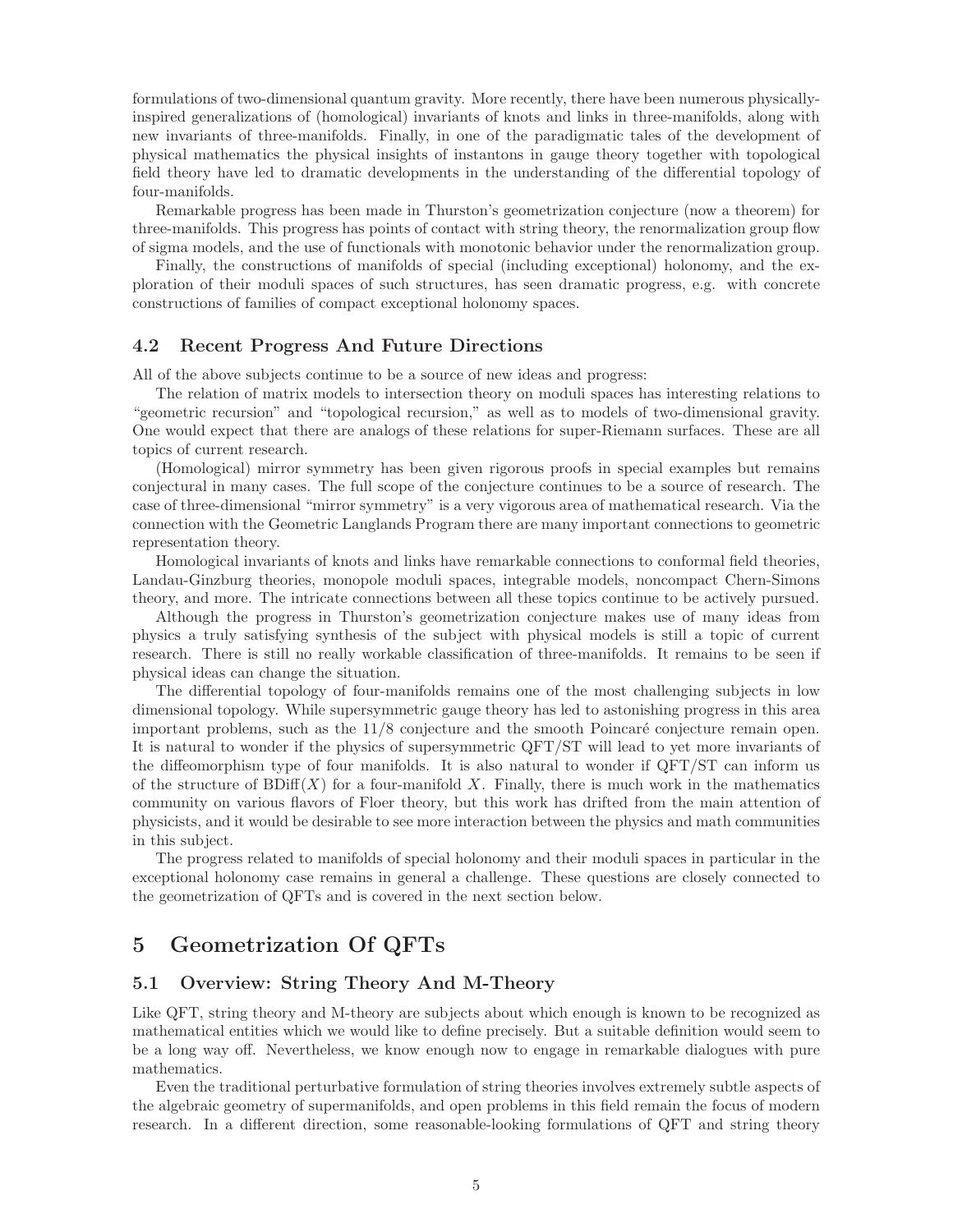turn out to be mathematically inconsistent due to a precisely defined notion of an anomaly. This insight of the 1970's and 1980's has blossomed into a vigorous mathematical study of the geometrical formulation of anomalies and its connection to invertible field theories. The subject is being developed for its own sake. It also has important applications to the question of the consistency of string theory compactifications. Moreover, as noted above, there are applications to the dynamics of QFT and the classification of phases of matter.

Closely related to this, some modern ideas regarding quantum gravity have led to new mathematical conjectures about moduli spaces of e.g. Calabi-Yau manifolds. They have also raised some interesting questions related to summing over topologies in quantum gravity, yielding new insights into the relation of matrix models to moduli spaces of Riemann surfaces. Some of these developments have raised fundamental issues about what the proper meaning of holography should be. For example, should string theory be dual to a single QFT or an ensemble average of QFTs ?

#### 5.2 Recent Progress And Future Directions

In addition to giving proper definitions of QFTs one would like to compute. Therefore, one would like to develop mathematical tools to study strong-coupling regimes quantitatively. Recent years have seen dramatic progress in numerous approaches to tackling this question, many of which have an underlying connection with geometry and the subject of geometric engineering. Broadly speaking, geometric engineering is the realization of QFTs in the context of string compactifications on noncompact spaces with special holonomy, (after taking suitable limits). The mathematical fruits of geometric engineering include new enumerative invariants, as well as new differential geometric results following from holography and string compactification.

Classification Program Of SCFTs. String theory predicts the existence of superconformal field theories in 6d and 5d, which are intrinsically strongly-coupled UV fixed points – and thus not accessible using standard perturbative QFT. In some sense string theory is an amazing laboratory in which we can construct QFTs and CFTs, whose existence would be missed in the textbook view of QFT. This "experimental" construction complements the axiomatic approaches to defining and understanding QFTs and CFTs. The full classification of 6d, 5d, and 4d SCFTs is probably out of reach in the near future, but the more narrowly defined class of those which can be geometrically engineered is probably susceptible to a rigorous classification program. Even this more narrowly defined classification remains a great challenge, but one which is reasonable to pursue, and which will likely lead to rapid progress. The realization of 6d and 5d CFTs in F-theory and M-theory, respectively, gives a direct connection between QFTs and so-called canonical singularities in algebraic geometry. In 6d this program has been completed, but a mathematically precise and detailed analysis of the Mori minimal model program in algebraic geometry, applied to canonical three-fold singularities, has yet to be carried out to achieve a classification of 5d SCFTs. Much of this interconnects with the structure of generalized symmetries and enumerative invariants, which play an essential role in characterizing the physical properties of these strongly-coupled QFTs. Another direction that has seen substantial progress in the past years is the charaterization of the (quantum) moduli spaces of theories with 8 supercharges, and their relation to so-called magnetic quivers and hyperkähler singularities.

A huge remaining challenge is the classification of 4d SCFTs, in particular those with  $\mathcal{N} = 1$  supersymmetry. Geometrically their realization is either in terms of so-called  $G_2$  manifolds in M-theory or elliptic Calabi-Yau four-folds in F-theory. In contrast to the singular Calabi-Yau three-fold geometries underlying 5d and 6d SCFTs, these geometries provide a far larger challenge in mathematics. This applies both to the Mori minimal model program, but also the challenges that exceptional holonomy spaces pose in differential geometry. Interconnected with that are the enumerative invariants, which determine the low energy effective theory of the string theory compactified on such spaces. This, in turn, opens up challenging questions regarding enumerative invariants related to – for example – the counting of associative three-cycles in manifolds of  $G_2$  holonomy.

Geometric constructions of QFTs in string theory, relate naturally with other (inter)faces of physical mathematics, e.g., as discussed below, enumerative invariants from counting BPS states are related to analytic number theory. But they are also related to algebraic geometry and the theory of generalized symmetries. In this way physical insights can lead to surprising interconnections within pure mathematics itself.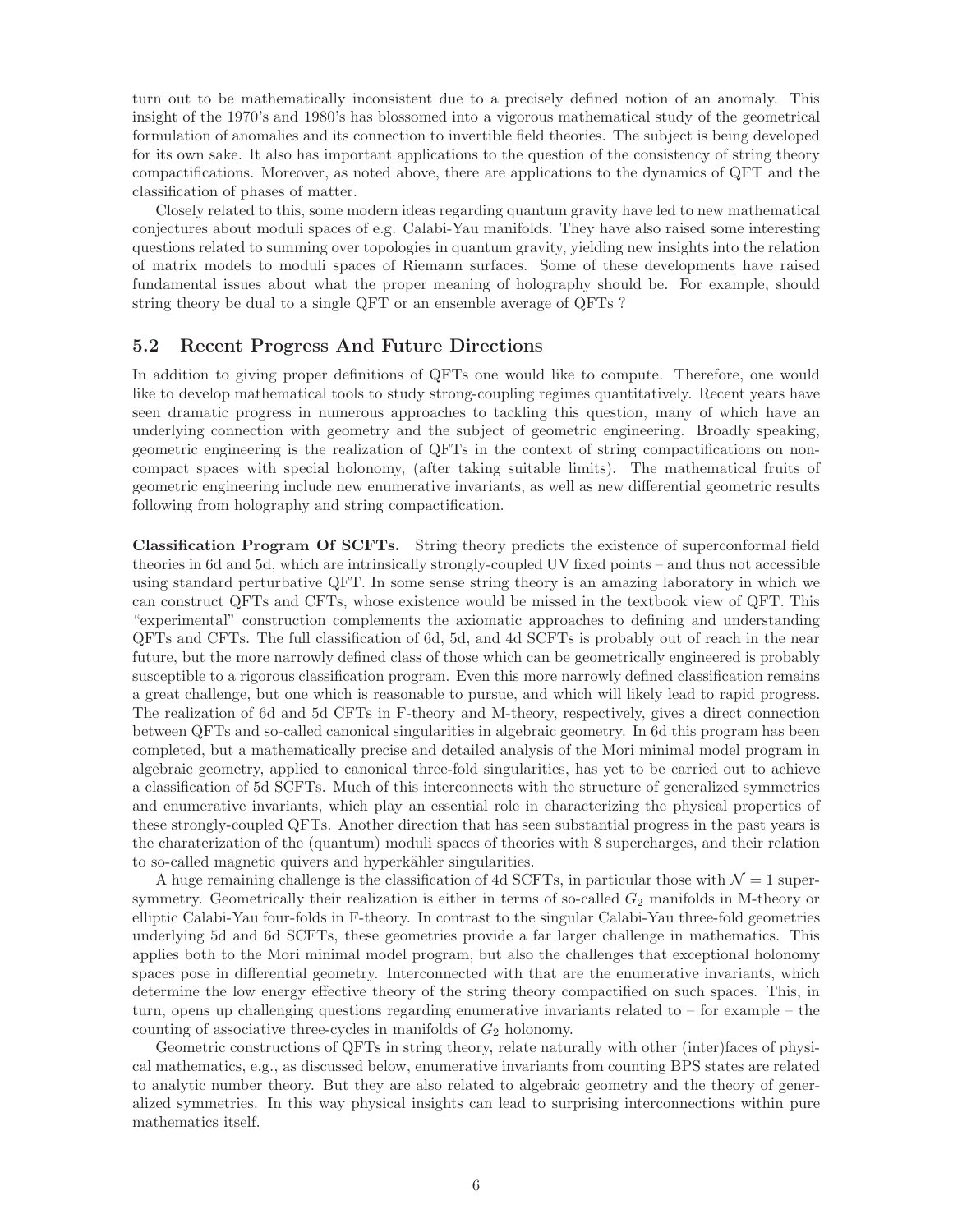Compactification From 6d. Starting from 6d, compactification results in new, often strongly coupled, theories in lower dimensions. The Class  $S$  (and its less supersymmetric counsins) construction is the main paradigm, where the geometry of a Riemann surface determines the properties of the 4d supersymmetric QFT (SQFT). Similar connections between three-manifolds and four-manifolds and their invariants have been developed in the context of reductions to 3d and 2d. For example, the 3d-3d correspondence has led to a wealth of insights into new constructions of 3d supersymmetric field theories and their relations to 3-manifold topology. Using the geometric constructions one can systematically understand and classify complicated strong coupling phenomena in lower dimensions such as dualities of different kinds and the emergence of symmetry. A goal of this program can be stated as an attempt to find the most general lower dimensional QFT. An example of a question one can try to address is whether any (S)CFT in dimensions lower than five can be constructed by deforming a Gaussian fixed point in the UV and whether all conceivable (S)CFTs can be found in one of these geometric setups.

Holography And Geometry. Holography is yet another central framework for exploring and engineering QFTs beyound the Lagrangian paradigm. In holography, the classification question can be made precise and mathematically rigorous by reformulating it as the space of AdS solutions, of various dimensions, in string theory. Such spaces can be defined as the set of solutions of some PDEs such as Monge-Ampère equations obtained from the Einstein equations of M-theory. An ambitious goal is to study the different classes of PDEs from Einstein equations in supergravity that can define the space of QFTs, and understand the various mathematical tools that either exist or must be developed to characterize their solution spaces. Often results in holography provides complementary points of view to the geometric engineering perspectives above. It is also important to characterize how various systems of PDEs encode the data of QFTs whether it is in their Lagrangian formulations, in their geometric engineering in ST or from compactifications from 6d.

## 6 Relations To Number Theory

#### 6.1 Overview

Naively, one might imagine that number theory has little to do with QFT/ST. Nevertheless, there turn out to be many aspects of number theory that appear to be closely related to questions in QFT/ST. One of the most common ways in which number theoretic questions arise comes about when one studies partition functions, or enumerates protected operators, or BPS states. Then aspects of analytic number theory, and in particular the theory of automorphic forms, become quite relevant. Two examples are, first, expressions of geometric symmetry, or duality, of (supersymmetric) theories through the automorphic properties of their partition functions, and, second, connections of BPS state counting functions to Poincar´e series, Rademacher summability, and Eichler cohomology. Some of these connections to analytic number theory have led to generalized notions of automorphy such as mock modularity and quantum modularity, as discussed below.

There are other ways in which ideas of number theory appear to be relevant. One example is the relation between the attractor mechanism for the construction of supersymmetric black holes (or flux vacua) and Calabi-Yau manifolds with special Hodge structures. Related to this are curious relations of the attractor mechanism, as well as generalizations of string theory over finite fields, to some arithmetic aspects of Calabi-Yau manifolds. Perhaps the most compelling of the bridges to number theory has been the relation of supersymmetric quantum field theory with the Geometric Langlands Program. In the past few years other intriguing ideas for connections between number theory and QFT have been proposed including "arithmetic QFT" and "motivic QFT."

#### 6.2 Recent Progress and Future Directions

Enumerative Invariants. Counting curves, or more generally calibrated cycles, in string compactifications sometimes results in partition functions that have intriguing number theoretic properties. A good example is given by K3 surfaces. A great deal of work is being done on enumerative algebraic geometry related to physical models. For example the study of Donaldson-Thomas invariants, which count certain wrapped brane states in string theory, is a very active field in mathematics that has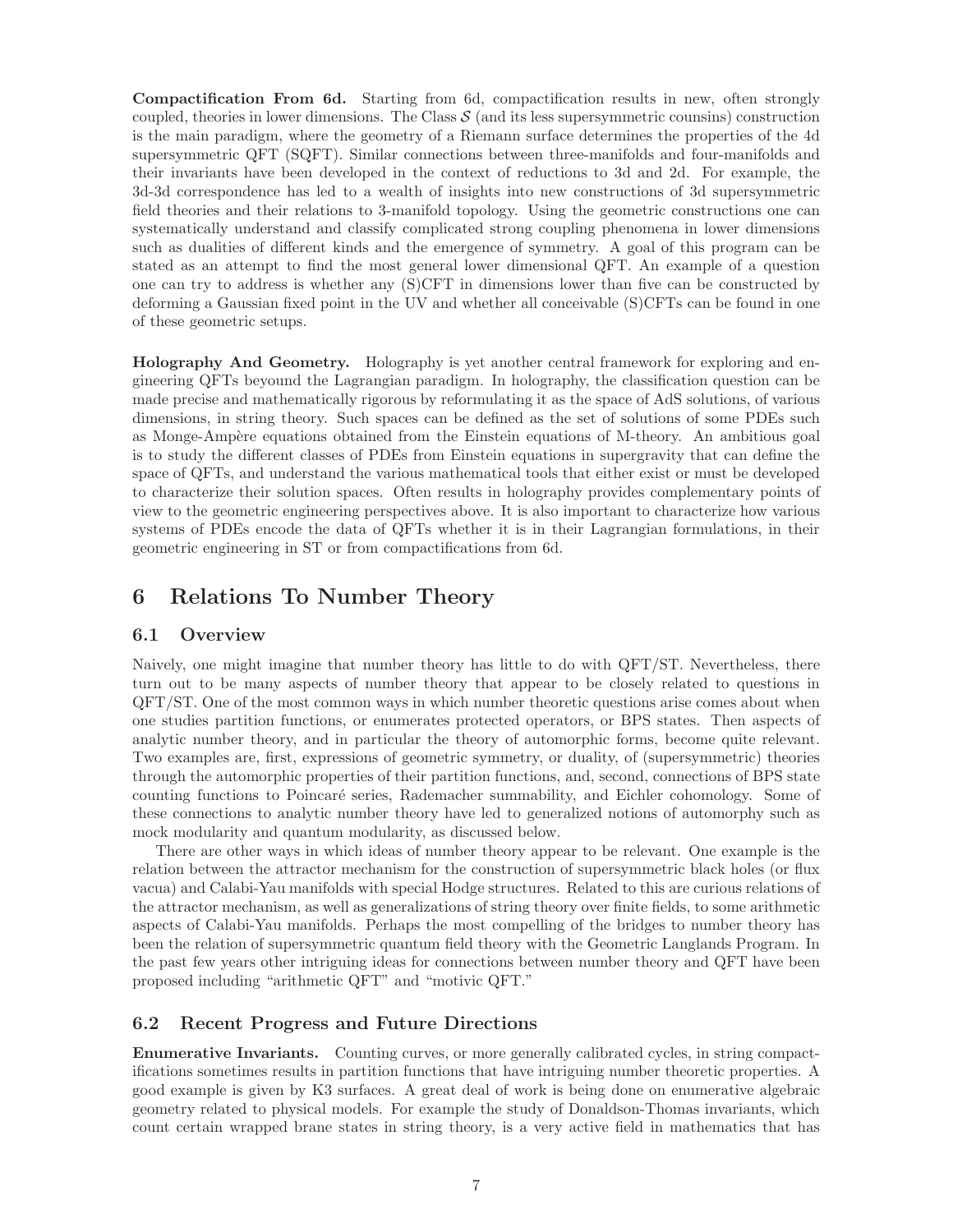seen a lot of recent progress. Recent progress includes generalizations to higher-dimensional and/or non-compact Calabi-Yau spaces. Sometimes the counting functions exhibit interesting automorphic properties. In the future we can expect progress on the enumeration of other calibrated cycles in special holonomy manifolds, where the mathematical technology is still being developed. Insights from string theory might well be crucial for future progress. It remains to be seen if these new counting functions have interesting arithmetic properties.

Mock Modularity And Quantum Modularity. Important generalizations of modularity turn out to be closely connected to physical phenomena. For example mock modularity has made an appearance in the context of partition functions of topologically twisted Yang-Mills theory, related to four-manifolds, and three-manifolds. But it has also shown up in other contexts such as the AdS/CFT correspondence, BPS state counting, the elliptic genus of noncompact sigma models, indices of supersymmetric gauge theories, and umbral Moonshine. Some understanding of the origin of mock modularity (and its relation in general to noncompactness of field space) has been achieved, but a deeper understanding, that ties together all the above instances, would be more desirable. An example of an important concrete question in this subject is the formulation of a suitable representation-theoretic interpretation of mock modularity.

Some of the new three-manifold invariants, and some BPS state counting functions have intriguing relations to "quantum modular forms," a mathematical concept that is still under development. It is possible that physical ideas could help guide the theory of quantum modular forms.

Geometric Langlands Program. As mentioned above, one the deepest and most intensively studied connections to number theory is the large body of work related to the geometric Langlands program and its connection to boundaries, defects, and duality symmetries of supersymmetric Yang-Mills. While much studied, many important open questions remain and are being actively pursued. The Essay describes several of these questions and potentially fruitful directions these questions have inspired.

### 7 Many Omissions

The authors of the Essay have made some effort to cast a wide net, but many of the big ones got away. Even the broadest panorama will miss shining wonders that lie beyond the observer's horizon. Three examples are, fortunately, covered by other Snowmass documents. The first example is the splendid topic of Moonshine. The second is the collection of remarkable mathematical developments in the theory of perturbative QFT/ST amplitudes. The third is the important and vast topic of mathematical aspects of general relativity. The list of topics which should have been covered in the Essay – but are not – remains long, and surely contains some jewels that will be of great importance to future generations.

### Acknowledgements

We would like to thank David Ben-Zvi, Lakshya Bhardwaj, Daniel Brennan, Nikolay Bobev, Miranda Cheng, Mykola Dedushenko, Emanuel Diaconescu, Tudor Dimofte, Lance Dixon, Yakov Eliashberg, Michael Freedman, Arthur Jaffe, Jeff Harvey, Mike Hopkins, Dominic Joyce, Anton Kapustin, Ahsan Khan, Alexei Kitaev, Zohar Komargodski, Maxim Kontsevich, Craig Lawrie, Andrei Losev, Marcos Marino, Dave Morrison, Andy Neitzke, Natalie Paquette, Sara Pasquetti, Peter E. Pushkar, Pavel Safronov, Nathan Seiberg, Shu-Heng Shao, Yuji Tachikawa, Constantin Teleman, Thomas Walpuski, Maxim Zabzine for useful correspondence and discussions.

The work of IB is supported in part by NSF grant PHY-2112699 and in part by the "Simons Collaboration on Global Categorical Symmetry". DF is partially supported by the National Science Foundation under Grant Number DMS-2005286 and partially by the "Simons Collaboration on Global Categorical Symmetries". The work of GM is supported by US Department of Energy under grant DE-SC0010008. Part of the work of NN was done while he was a visiting professor at the CAS (Skoltech), and Kharkevich IPPI in Moscow, Russia, as well as visiting the Isla San Francisco in Puccalpa, Peru. He thanks these (non-government, public-sponsored) institutions for hospitality and support. SSN is supported in part by the European Union's Horizon 2020 Framework: ERC grant 682608 and in part by the "Simons Collaboration on Special Holonomy in Geometry, Analysis and Physics". The